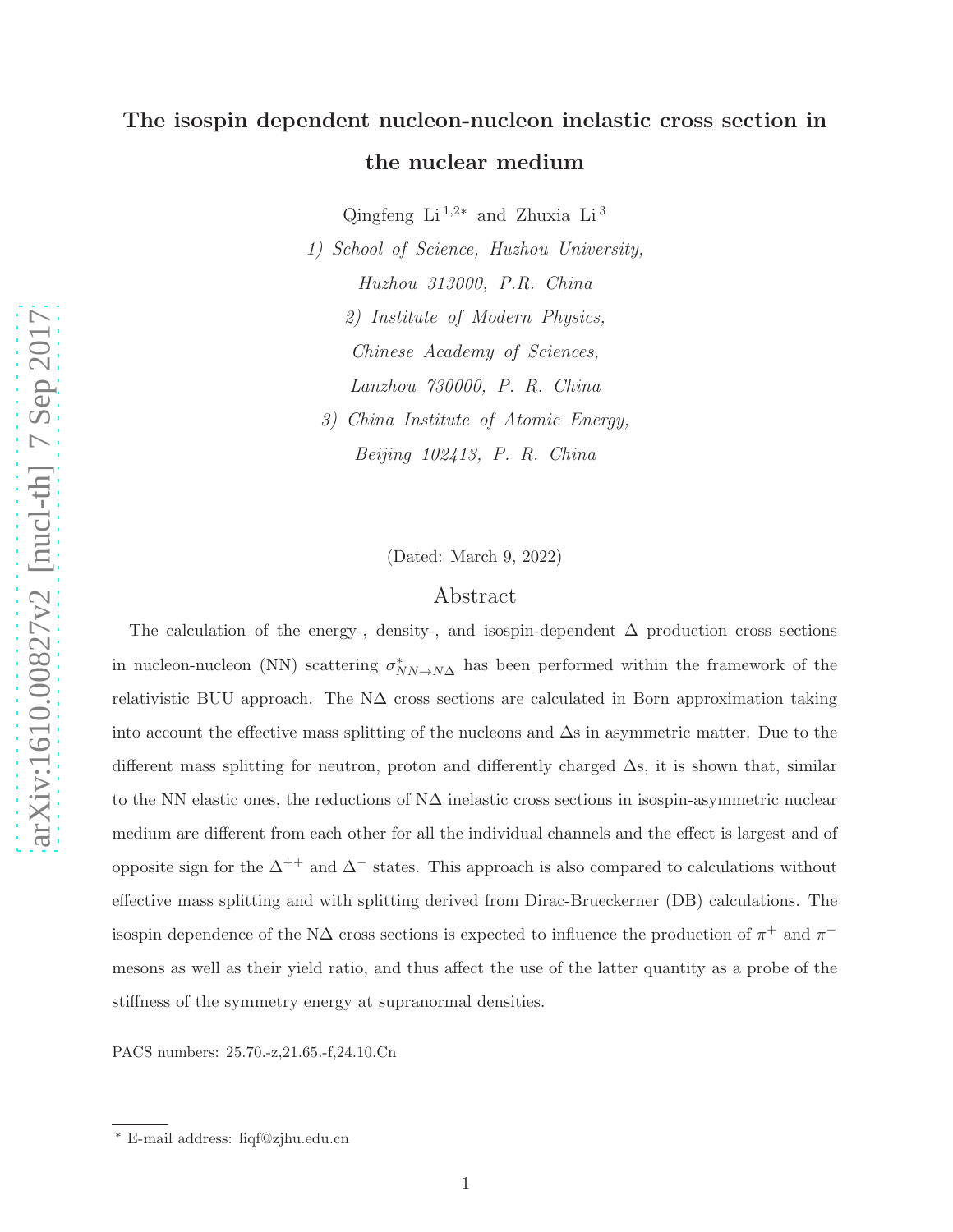### I. MOTIVATION

Since the time when J. Chadwick proposed the existence of the neutron and soon afterwards W. Heisenberg introduced the new concept called isospin more than 80 years ago, the picture of the nucleus consisting of nucleons (neutrons and protons) has presented us its fascinating nature in a more understandable way, while constantly producing new issues to be investigated. In nuclear physics, the isospin dependent equation of state (EoS) of both infinite and finite nuclear matter has been investigated in a deeper and broader range recently  $[1-3]$ . In addition to the isovector part of the mean field, i.e., the symmetry potential term, the isospin dependence of the medium-modified cross sections of the collision term should also be considered simultaneously [\[4](#page-14-2)[–6\]](#page-14-3) for a real non-equilibrium process of heavy ion collisions, which is often simulated by microscopic transport models such as Boltzmann-Uehling-Uhlenbeck (BUU) or quantum molecular dynamics (QMD).

A controversy concerning to the density dependence of the symmetry energy at supranormal densities has emerged in recent years. Calculations with both the isospin-dependent Boltzmann-Uehling-Uhlenbeck (IBUU) and the Lanzhou quantum molecular dynamics (LQMD) models showed contradicting results concerning the stiffness of the nuclear symmetry energy at supranormal densities when they were compared with the same FOPI experimental data for the  $\pi^{-}/\pi^{+}$  yield ratios in heavy-ion reactions [\[7,](#page-14-4) [8\]](#page-14-5). Since then, many more calculations with, e.g., the ultrarelativistic quantum molecular dynamics (UrQMD) model  $[9-11]$  $[9-11]$ , the Boltzmann-Langevin approach  $(BL)$  [\[12\]](#page-14-8), or the Tübingen version of the QMD (TuQMD) [\[13\]](#page-14-9), have entered into this topic but came up still with different conclusions. This situation even stirred the re-examination of the technical model dependence. It involved 18 versions of BUU- and QMD-type transport models and showed that sizable uncertainties in nucleon-related observables exist [\[14\]](#page-14-10).

The extraction of the stiffness of the symmetry energy with the pion-related observables is considerably more demanding since pions are the decay products of resonances, mainly the  $\Delta(1232)$  at SIS energies. Hopefully the differences may be reduced after the detailed transport process of the  $\Delta$  resonances in the nuclear medium has been more thoroughly investigated. Although the modifications for resonances on the mean-field level have been studied widely and often treated in models, the medium modifications on ∆-related collisions (more specifically, the cross sections) are much less thoroughly investigated in the transport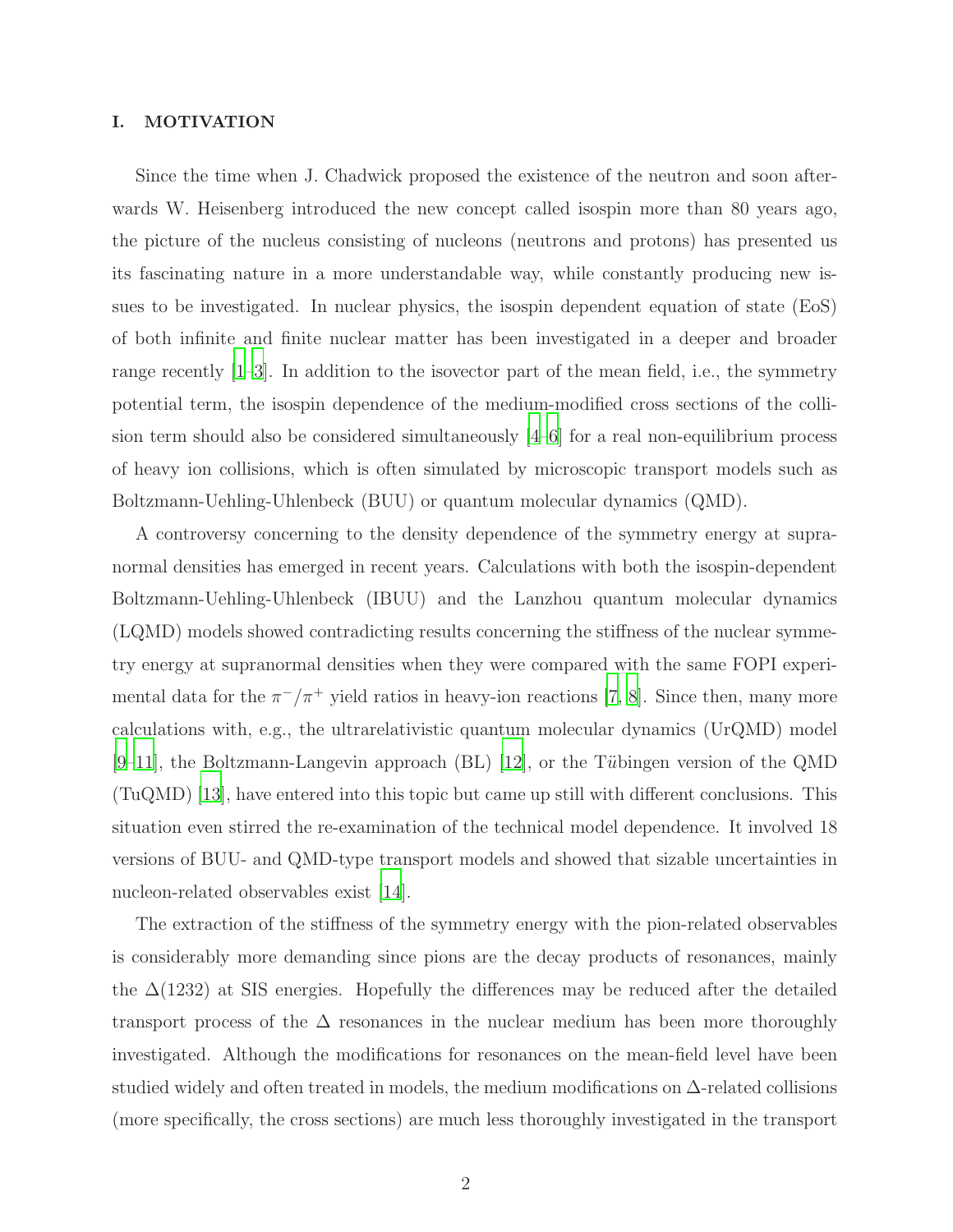model calculations. The situation is even more complicated regarding the isospin-asymmetric nuclear medium that exists throughout the whole nonequilibrium process of a heavy-ion collision (HIC). A first step on this topic was made using a covariant relativistic transport approach [\[15\]](#page-15-0) by considering the density dependence of the nucleon-nucleon (NN) inelastic  $NN \rightarrow N\Delta$  cross section taken globally for all inelastic channels from a Dirac-Brueckner (DB) calculation. It is found that it appreciably decreases the pion yield (owing to the reduction of the inelastic cross section in the nuclear medium) but only moderately affects the  $\pi^{-}/\pi^{+}$  yield ratio.

In a more recent paper [\[16\]](#page-15-1), Song and Ko have considered this issue by investigating the effect of the isospin-dependent medium modification of the pion-production threshold on the total pion yield and their ratio with the help of the relativistic Vlasov-Uehling-Uhlenbeck (RVUU) approach, based on mean fields from the nonlinear relativistic  $NL\rho$  and  $NL\rho\delta$ models. It is found that, owing to the reduced nucleon- and  $\Delta$ - masses in the medium, the threshold effect obviously enhances the total yield. Owing to the threshold difference for each pion-production channel, the  $\pi^{-}/\pi^{+}$  yield ratio is also enhanced, especially at lower beam energies. But, the isospin effect on the cross sections of each of the  $\Delta$  production channels is not taken into account.

In the current work, based on the effective Lagrangian within the framework of the rela-tivistic BUU (RBUU) microscopic transport theory [\[4,](#page-14-2) [17](#page-15-2), [18\]](#page-15-3) in which the  $\sigma$ ,  $\omega$ ,  $\delta[a_0(983)]$ ,  $ρ$ , and π mesons are coupled to both nucleons and  $Δ(1232)$  resonances, we focus on the medium modifications of NN inelastic scatterings and especially in isospin-asymmetric circumstances. Note that the  $\delta$  meson exchange is further taken into account on the basis of previous works as in Ref. [\[18](#page-15-3)] for the calculation of NN elastic cross sections. Because of the splitting in both nucleon and  $\Delta$  effective masses with the consideration of the  $\delta$  meson exchange, the effective cross sections  $\sigma_{pp\to\Delta^{++}n}^*$  and  $\sigma_{nn\to\Delta^{-}p}^*$  are shown to be significantly and inversely affected by the isospin asymmetry, while the other cross sections,  $\sigma_{pp\to\Delta^+p}^*$ ,  $\sigma_{pn\to\Delta^+n}^*$ ,  $\sigma_{pn\to\Delta^0p}^*$ , and  $\sigma_{nn\to\Delta^0n}^*$  are only weakly dependent on the isospin asymmetry. This will be discussed in detail in the following sections.

The paper is arranged as follows. In the next section, the RBUU microscopically based transport theory for both nucleons and  $\Delta(1232)$  resonances is introduced. The mass splitting of isobars of both particles in an isospin-asymmetric system and the effect on the NN inelastic channels is emphasized. In sect. 3, numerical results for the energy-, density-, and isospin-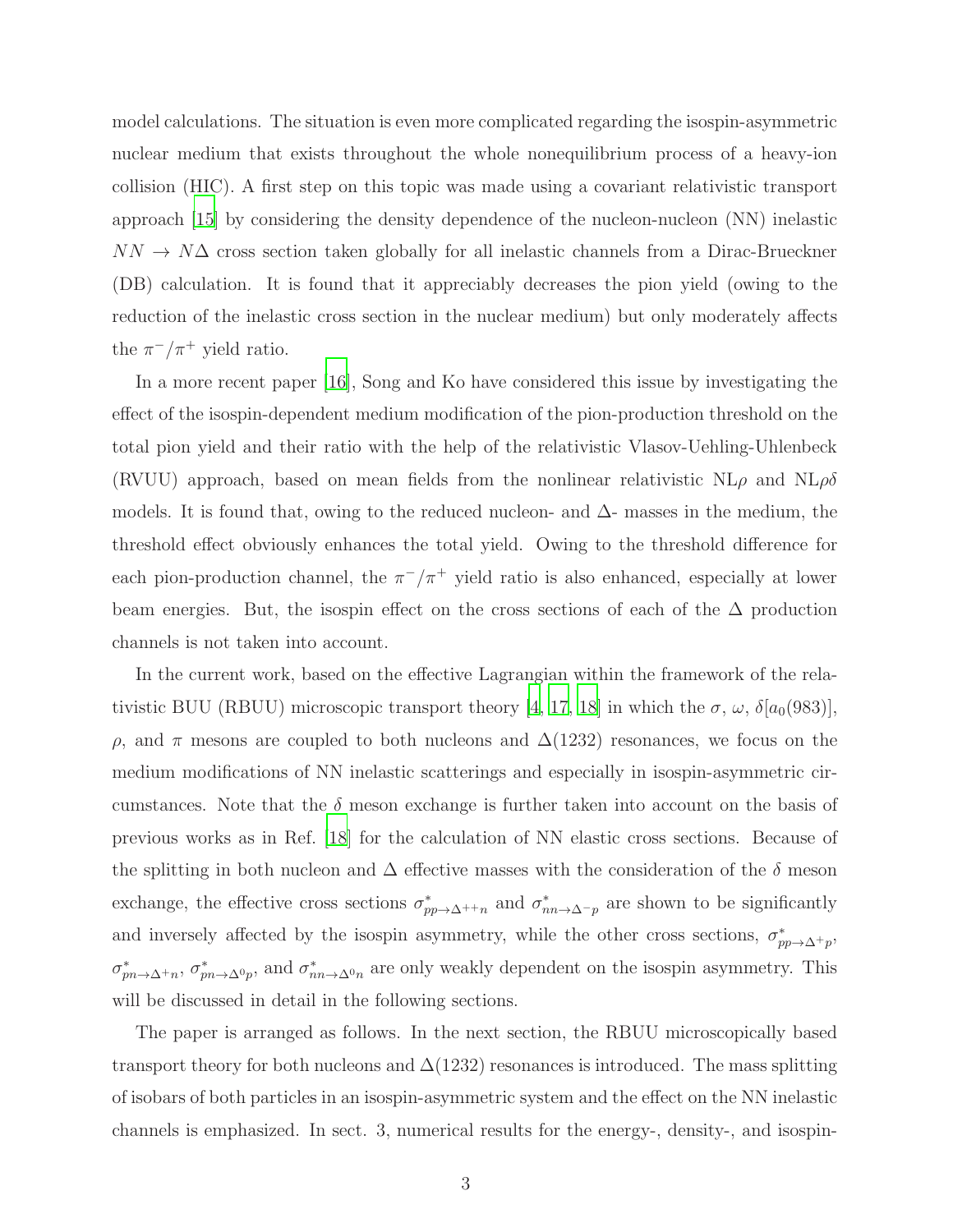dependent cross section of the  $NN \rightarrow N\Delta$  process are shown and analyzed. Finally, a summary and outlook is given in sect. 4.

## II. THEORETICAL FRAMEWORK

The same framework is adopted as that in Refs. [\[4,](#page-14-2) [19\]](#page-15-4). So here we only provide the necessary formalism for the reader's convenience. By using the closed time-path Green's function technique (See, e.g., Refs. [\[20](#page-15-5)[–22](#page-15-6)], and the formalism was elaborated and developed further by Kadanoff and Baym and Keldysh [\[23,](#page-15-7) [24](#page-15-8)]), the quantum transport equation, the so-called RBUU equation for describing the dynamic evolution of distribution functions of baryons, can be obtained after taking semi-classical and quasi-particle approximations, which reads

<span id="page-3-0"></span>
$$
\{[\partial_x^{\mu} - \Sigma_{HF}^{\mu\nu}(x, p, \tau)\partial_{\nu}^p - \partial_{p}^{\nu}\Sigma_{HF}^{\mu}(x, p, \tau)\partial_{\nu}^x]p_{\mu} + m_{N,\Delta}^*[\partial_{\nu}^x\Sigma_{HF}^s(x, p, \tau)\partial_{p}^{\nu} - \partial_{p}^{\nu}\Sigma_{HF}^s(x, p, \tau)\partial_{\nu}^x]\}^{\underline{f_{N,\Delta}(x, p, \tau)}} = C(x, p, \tau).
$$
\n(1)

The left side of Eq. [\(1\)](#page-3-0) is the mean-field part determined by the mean-field self-energies. The right side is the collision part determined by the collisional self-energies and linked to the elastic and inelastic cross sections in medium, which will be discussed below.  $m_N^*$  and  $m^*$ <sup>∆</sup> denote the effective masses of nucleons and  $\Delta$ s, and  $f_N$  and  $f_\Delta$  are their single-particle distribution functions, respectively.

For the self-energies an approximation scheme has to be chosen. A natural choice is the Brueckner approximation, since it gives both the in-medium T-matrix and the mean field self energies consistently in the ladder approximation. This scheme has been developed in detail, e.g., in Refs. [\[25,](#page-15-9) [26](#page-15-10)]. It can be solved only in nuclear matter, but can be used in a transport calculation in the local density approximation. The Brueckner T-matrices and self energies are complicated functions of density and momentum, and are difficult to use directly in a transport calculation. Thus approximation schemes have to be developed.

The mean field self energies have been parametrized in analogy with Quantum Hadrodynamics (QHD), where the self energy is given as the product of a meson-hadron coupling coefficient and the density corresponding to the spin-isospin character of the meson. This has been done, e.g., in Refs. [\[27](#page-15-11)[–29\]](#page-15-12), where a momentum average is usually performed to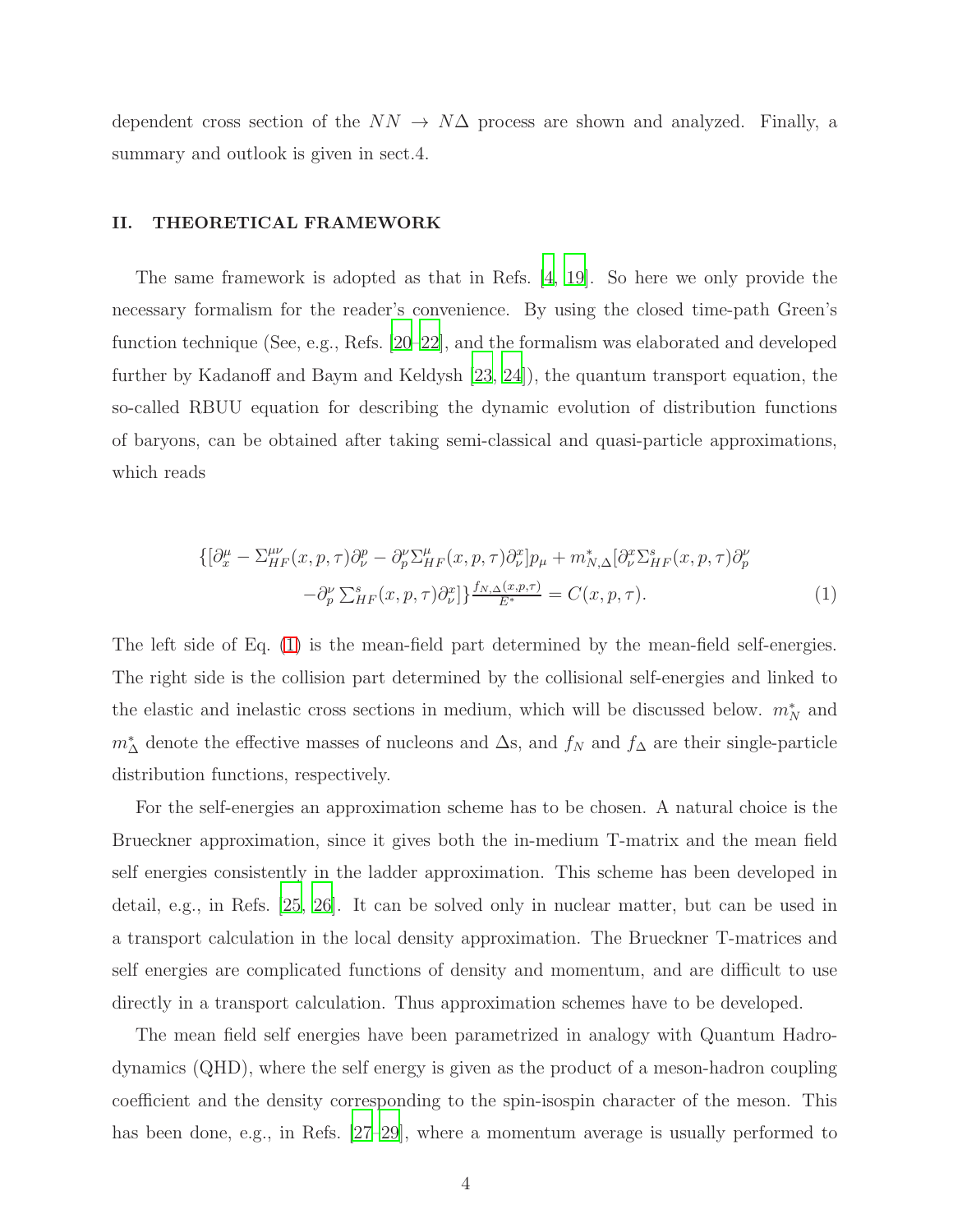make the coupling coefficients only density dependent. Note that this also means that no Fock terms should be included, since these are already taken into account in the Brueckner calculation. We also use, as in Refs. [\[18](#page-15-3), [30\]](#page-15-13) before, this approximation here. This choice then also determines the effective masses, which also naturally become isospin dependent if the exchange of isovector  $\rho$  and  $\delta$  mesons are taken into account as in Ref. [\[18\]](#page-15-3).

Collisional self energies or in-medium effective cross sections are more difficult to parametrize, mainly because their momentum dependence is more complicated and important. It has been tried to directly use them in transport calculations [\[15,](#page-15-0) [27](#page-15-11)]. Rather than choosing the cross section empirically, as is most often done, we here follow, as in Refs. [\[18](#page-15-3), [19](#page-15-4), [22\]](#page-15-6) before, an intermediate way. We use the density-dependent mean-field meson-hadron coupling coefficients, and calculate cross sections in first-order Born approximation, using consistently the effective masses from the mean field calculation, and also including effective form factors. Although the coupling coefficients obtained from the meanfield level are not naturally proved to be valid for calculating cross sections which are beyond the mean field, it still seems to be a useful approximation as it was shown in Ref. [\[19\]](#page-15-4) that in this way one obtains reasonable results for elastic cross sections for zero and finite densities, as compared to Brueckner calculations and experiment, which in addition avoids any ambiguity related to an independent choice of the cross sections.

Therefore, in this work, the effective Lagrangian density for a system of nucleon and  $\Delta$ baryons interacting though exchange of  $\sigma$ ,  $\omega$ ,  $\rho$ ,  $\delta$ , and  $\pi$  mesons is applied, which consists of the terms for free baryon and meson fields,  $L_F$ , and the interaction part of baryons coupled to mesons,  $L_I$ .

The  $L_F$  part reads as

$$
L_F = \bar{\Psi}[i\gamma_\mu \partial^\mu - m_N] \Psi + \bar{\Psi}_{\Delta\nu}[i\gamma_\mu \partial^\mu - m_\Delta] \Psi^\nu_\Delta + \frac{1}{2} \partial_\mu \sigma \partial^\mu \sigma - \frac{1}{4} F_{\mu\nu} \cdot F^{\mu\nu} + \frac{1}{2} \partial_\mu \delta \partial^\mu \delta - \frac{1}{4} L_{\mu\nu} \cdot L^{\mu\nu} + \frac{1}{2} \partial_\mu \pi \partial^\mu \pi - U(\sigma) + U(\omega) - U(\delta) + U(\rho) - U(\pi),
$$
\n(2)

where

$$
F_{\mu\nu} \equiv \partial_{\mu}\omega_{\nu} - \partial_{\nu}\omega_{\mu}, \quad L_{\mu\nu} \equiv \partial_{\mu}\rho_{\nu} - \partial_{\nu}\rho_{\mu}.
$$
 (3)

 $U(\sigma)$ ,  $U(\omega)$ ,  $U(\delta)$ ,  $U(\rho)$ , and  $U(\pi)$  are the self-interaction parts of the  $\sigma$ ,  $\omega$ ,  $\delta$ ,  $\rho$ , and  $\pi$ meson fields and the respective expressions are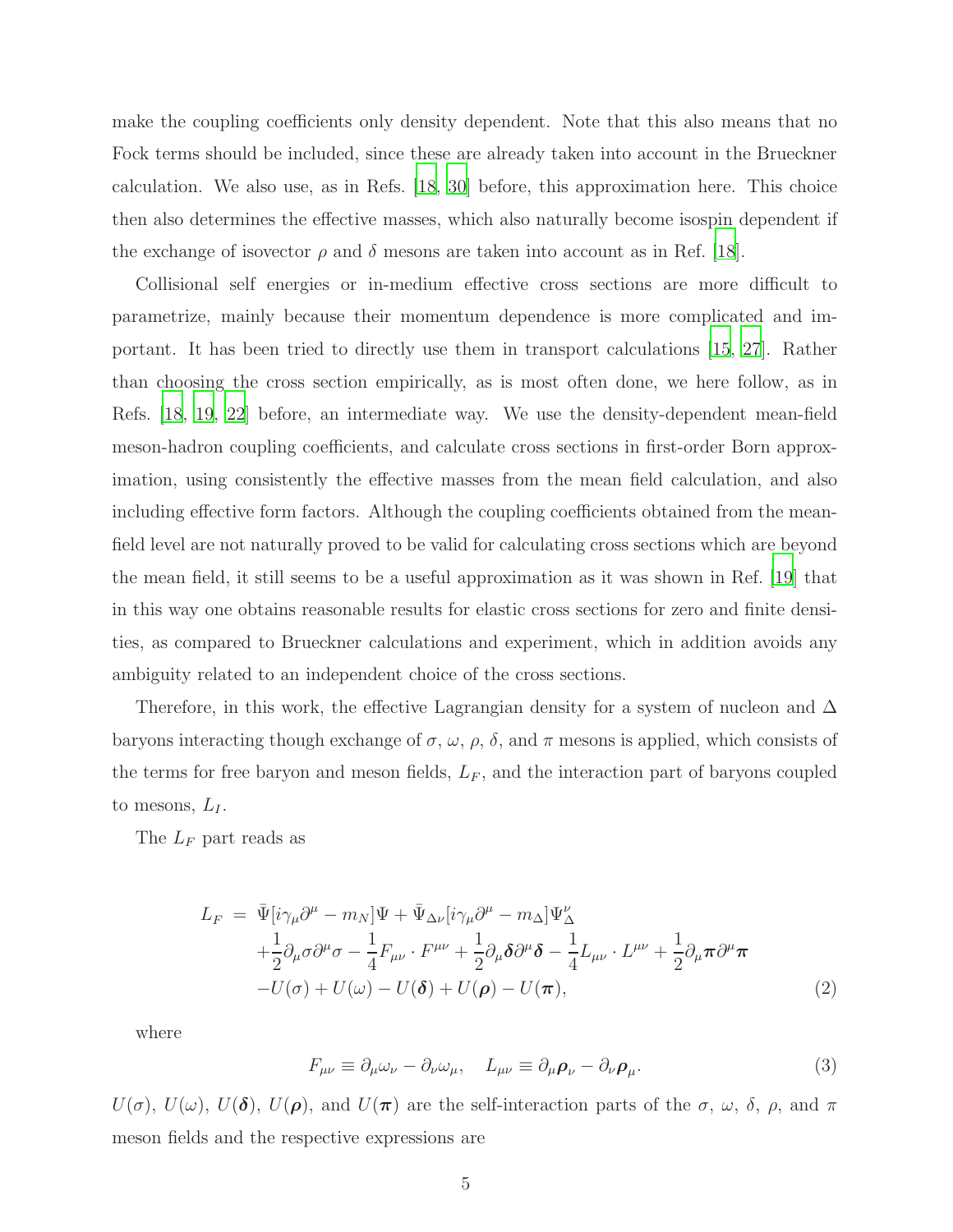$$
U(\sigma) = \frac{1}{2}m_{\sigma}^{2}\sigma^{2}, \quad U(\omega) = \frac{1}{2}m_{\omega}^{2}\omega_{\mu}\omega^{\mu},
$$
  
\n
$$
U(\delta) = \frac{1}{2}m_{\delta}^{2}\delta^{2}, \quad U(\rho) = \frac{1}{2}m_{\rho}^{2}\rho_{\mu}\rho^{\mu},
$$
  
\n
$$
U(\pi) = \frac{1}{2}m_{\pi}^{2}\pi^{2}.
$$
\n(4)

The  $L_I$  reads as

$$
L_{I} = g_{NN}^{\sigma} \bar{\Psi} \Psi \sigma - g_{NN}^{\omega} \bar{\Psi} \gamma_{\mu} \Psi \omega^{\mu} + g_{NN}^{\delta} \bar{\Psi} \tau \cdot \Psi \delta - \frac{1}{2} g_{NN}^{\rho} \bar{\Psi} \gamma_{\mu} \tau \cdot \Psi \rho^{\mu} + g_{\Delta \Delta}^{\sigma} \bar{\Psi}_{\Delta \nu} \Psi_{\Delta}^{\nu} \sigma - g_{\Delta \Delta}^{\omega} \bar{\Psi}_{\Delta \nu} \gamma_{\mu} \Psi_{\Delta}^{\nu} \omega^{\mu} + g_{\Delta \Delta}^{\delta} \bar{\Psi}_{\Delta \nu} \tau \cdot \Psi_{\Delta}^{\nu} \delta - \frac{1}{2} g_{\Delta \Delta}^{\rho} \bar{\Psi}_{\Delta \nu} \gamma_{\mu} \tau \cdot \Psi_{\Delta}^{\nu} \rho^{\mu} + g_{NN}^{\pi} \bar{\Psi} \gamma_{\mu} \gamma_{5} \tau \cdot \Psi \partial^{\mu} \pi - g_{NN}^{\pi} \bar{\Psi}_{\Delta \mu} \partial^{\mu} \pi \cdot S^{+} \Psi - g_{NN}^{\pi} \bar{\Psi} S \Psi_{\Delta \mu} \cdot \partial^{\mu} \pi
$$
 (5)

where  $\psi_{\Delta}$  is the Rarita-Schwinger spinor of the  $\Delta$  baryon which is same as in Refs. [\[4,](#page-14-2) [31\]](#page-15-14).  $\tau$  is the isospin operator of the nucleon, and S and S<sup>+</sup> are the isospin transition operators between the isospin  $1/2$  and  $3/2$  fields. In principle,  $\rho$  meson can also contribute to the  $\Delta$  production but here we only take the N $\Delta\pi$  coupling into account since it is the most important production mechanism for  $\Delta$ .

For nucleons, the functional form of the density dependence of coupling as well as the parameters is taken from Ref. [\[29\]](#page-15-12), which was deduced from DB calculations for describing isospin asymmetric matter and nuclei far from stability line and thus it is suitable for the aim of this study. As discussed above these couplings were also applied for the calculation of NN elastic cross sections in Ref. [\[18\]](#page-15-3) and quite reasonable results were obtained. For the  $\Delta$  isobars, the couplings to mesons are assumed to be the same as those of nucleons except the coupling to  $\pi$ , where  $g_{NN}^{\pi} = f_{\pi}/m_{\pi}$  and  $g_{N\Delta}^{\pi} = f_{\pi}^*/m_{\pi}$  are chosen and  $f_{\pi}^2/4\pi = 0.08$  and  $f_{\pi}^{*2}/4\pi = 0.37$ , respectively [\[19\]](#page-15-4). The meson masses are  $m_{\sigma} = 550$  MeV,  $m_{\omega} = 783$  MeV,  $m_\delta=983$  MeV,  $m_\rho=770$  MeV, and  $m_\pi=138$  MeV, respectively.

Within the mean-field approximation and zero-temperature assumption for particle distribution functions, the effective masses for protons, neutrons and four  $\Delta$  isobars modified by the scaler part of mean-field read

<span id="page-5-0"></span>
$$
m_{p/n}^* = m_N - g_\sigma \sigma \mp g_\delta \delta_0,\tag{6}
$$

$$
m_{\Delta^{++}/\Delta^-}^* = m_\Delta - g_\sigma \sigma \mp g_\delta \delta_0,\tag{7}
$$

$$
m_{\Delta^+/\Delta^0}^* = m_\Delta - g_\sigma \sigma \mp \frac{1}{3} g_\delta \delta_0. \tag{8}
$$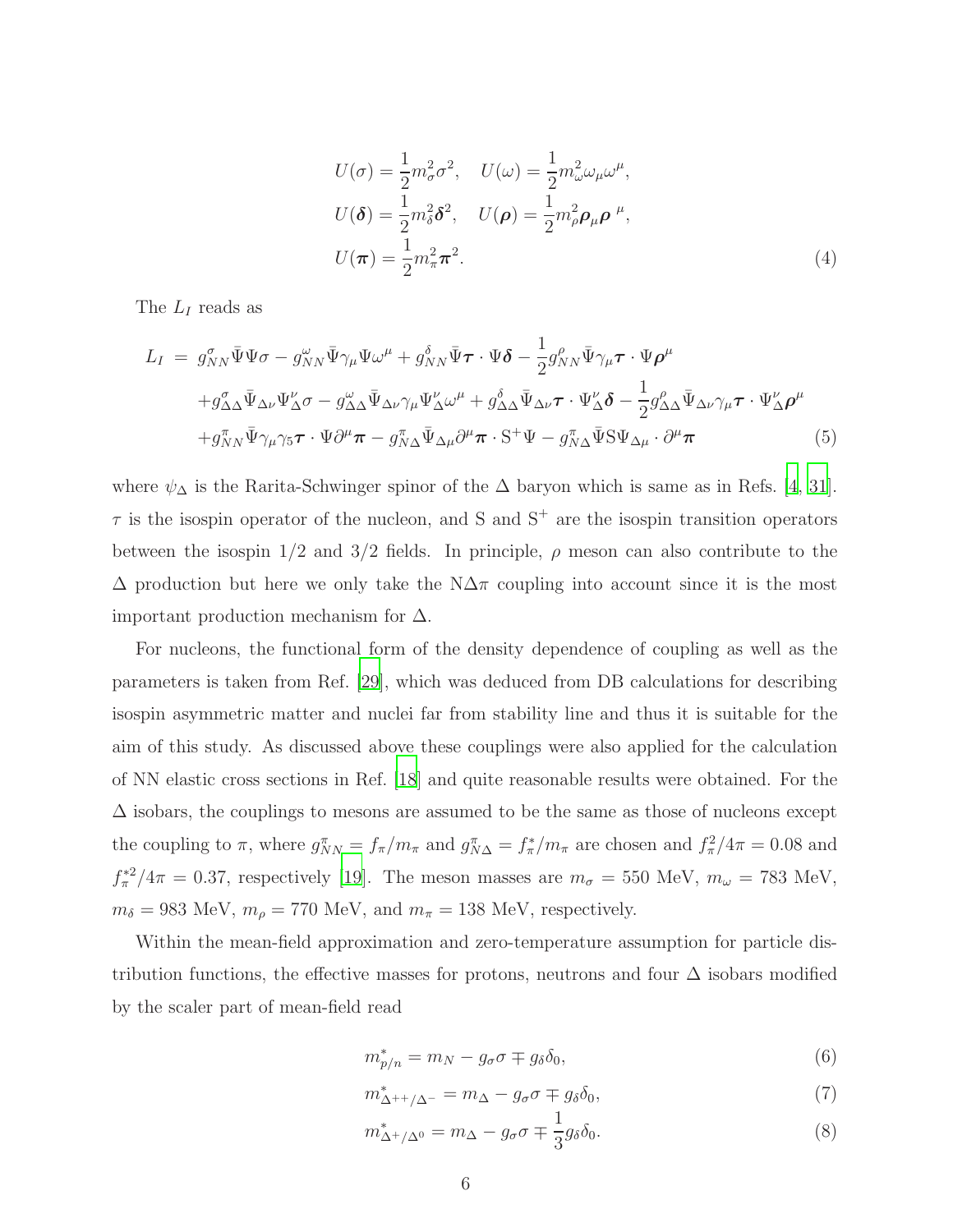Thus, as in Ref. [\[16\]](#page-15-1) the effective masses of the  $\Delta$  states are related to the nucleon effective masses by the Clebsch-Gordan coefficients of the  $\Delta \to N\pi$  decomposition. Note that the pion exchange has no contribution to the mean-field term since it is a pseudoscalar meson, and the value of  $\delta_0$  is negative in the neutron-rich nuclear medium.  $m_N$  and  $m_\Delta$  are the free nucleon ( $m_N = 939$  MeV) and  $\Delta$  masses (a resonance with the pole mass  $m_\Delta = 1232$ MeV and a decay width about 120 MeV). Fig. [1](#page-7-0) shows the density dependence of effective mass for protons, neutrons,  $\Delta^{++}$ ,  $\Delta^+$ ,  $\Delta^0$ , and  $\Delta^-$  by solving the scaler mean-field and the meson field equations iteratively. The reduced effective masses  $m^*/m_0$ , where  $m_0$  is the respective free mass, vs. the reduced baryon density  $u = \rho/\rho_0$  are calculated with two values, 0 and 0.3, of the isospin asymmetry  $\alpha = (\rho_n - \rho_p)/\rho$ . It has been found that, at the reduced density u less than about 2.5, the yield of  $\Delta s$  is below 10% for energies below 1 GeV, as seen e.g. in Ref. [\[32\]](#page-15-15). So, the isospin asymmetry  $\alpha$  using only densities of neutrons and protons is accurate enough for the current work and was adopted as well in the recent relativistic mean-field calculations [\[16\]](#page-15-1). When  $\alpha = 0$  in the isospin symmetric case, the splitting for both particles does not appear since there is no contribution from the  $\delta$ -meson field. Mainly because of the strong density dependence of the  $g_{\sigma}$  coupling constant, the decrease of  $m^*/m_0$  with density is obvious and thus certainly influences the collision term (in-medium cross sections). This has been shown for the NN elastic cross section in Ref. [\[18\]](#page-15-3), and will be further seen for the NN inelastic case. When  $\alpha = 0.3$  for the neutron-rich case, the masses of  $\Delta$ -isobars differ and  $m_{\Delta^{++}}^* > m_{\Delta^+}^* > m_{\Delta^0}^* > m_{\Delta^-}^*$ , similar to the trend of nucleons. This mass splitting of ∆s will definitely further influence the reaction channels for the production of all ∆-isobars, which will be exhibited and discussed next.

Now, let us come to the calculation of the in-medium  $\Delta$  production cross sections in the nucleon-nucleon scattering. The collision term of the RBUU equation can be divided into the elastic and inelastic parts. They can be further expressed in one form

$$
C_{el,in}(x, p, \tau) = \frac{1}{2} \int \frac{d^3 p_2}{(2\pi)^3} \int \frac{d^3 p_3}{(2\pi)^3} \int \frac{d^3 p_4}{(2\pi)^3} (2\pi)^4 \delta^{(4)}(p_1 + p_2 - p_3 - p_4) W_{el,in}(p_1, p_2, p_3, p_4) [F_2 - F_1]
$$
  
= 
$$
\frac{1}{2} \int \frac{d^3 p_2}{(2\pi)^3} d\Omega \sigma_{el,in}^*(s, t, \alpha) v [F_2 - F_1].
$$
 (9)

Here  $W_{el,in}$  represents the transition probability and determines the elastic and inelastic differential cross sections  $\sigma_{el}^*$  and  $\sigma_{in}^*$  in medium, respectively.  $F_1$  and  $F_2$  are the Uehling-Uhlenbeck Pauli-blocking factors of the loss and gain terms, respectively. The four-momenta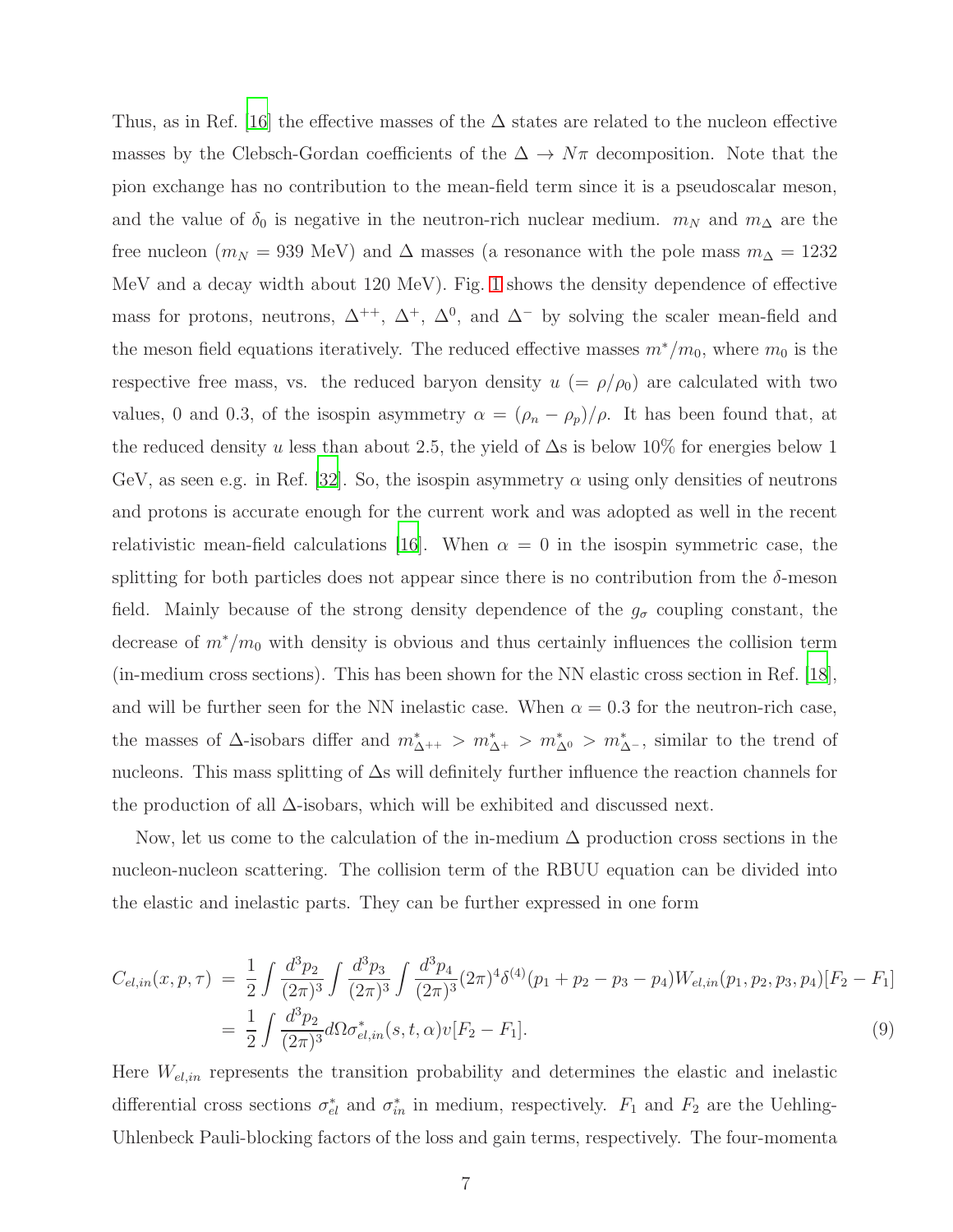

<span id="page-7-0"></span>FIG. 1: (Color online) The nucleon (lower group of three lines) and  $\Delta$  (upper group of five lines) effective masses as a function of the reduced nuclear density. For each group, calculations with the isospin asymmetry  $\alpha = 0$  and 0.3 are shown.

 $p_1$  and  $p_2$  are for ingoing particles while  $p_3$  and  $p_4$  for outgoing particles. The v is the M $\phi$ ller velocity, and variables s and t are Mandelstam variables.

The transition probability for the inelastic reaction  $NN \to \Delta N$  reads as

$$
W_{in}(p_1, p_2, p_3, p_4) = G + G(p_3 \leftrightarrow p_4 \&\Delta \leftrightarrow N),\tag{10}
$$

where

<span id="page-7-1"></span>
$$
G = \frac{(g_{NN}^{\pi})^2 (g_{N\Delta}^{\pi})^2}{16p_1^0 p_2^0 p_3^0 p_4^0} (T_d \Phi_d - T_e \Phi_e).
$$
 (11)

Here  $T_{d,e}$  and  $\Phi_{d,e}$  are isospin and spin matrices for both direct and exchanged Feynman diagrams contributing to the lowest order collisional self-energy for ∆ production (Born terms), which are given in Refs. [\[4,](#page-14-2) [19](#page-15-4)]. It is found that both  $T_d$  and  $T_e$  are equal to 2 for  $\Delta^{++}$  and  $\Delta^{-}$  production channels, while they are 2/3 for all other channels.  $\Phi_d$  and  $\Phi_e$  are the same in form with those in [\[4](#page-14-2), [19](#page-15-4)], and are complicated functions of the momenta and masses of incoming and outgoing particles. However, it should be stressed that, due to the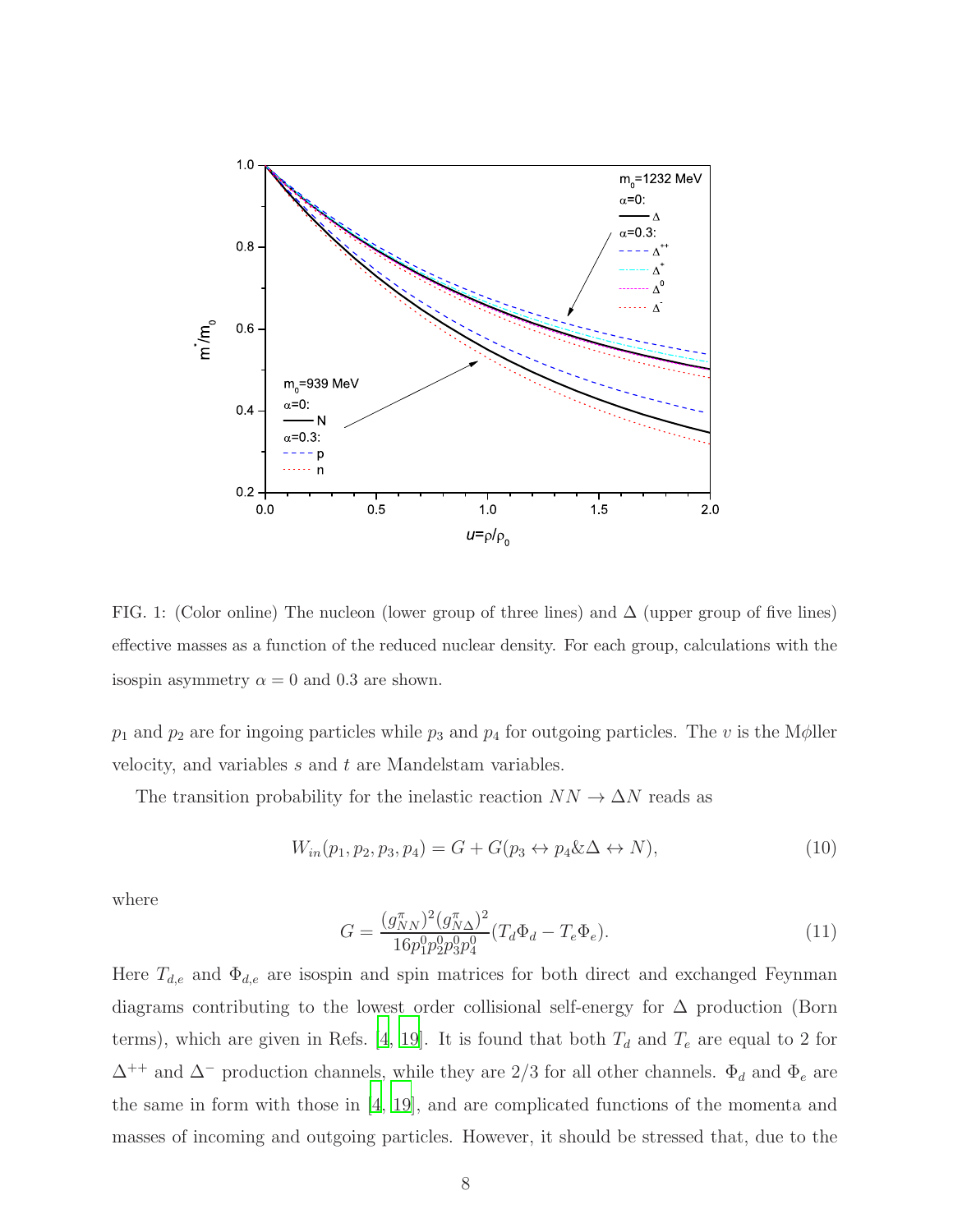consideration of the isospin degree of freedom, the  $\Phi_d$  and  $\Phi_e$  functions for six channels of  $\Delta$  production are actually different and have to be calculated separately when  $\alpha \neq 0$ . And, with the help of the on-shell condition  $p_{i,i=1-4}^2 = m_{i,i=1-4}^2$ , the transition probability can then be solved analytically.

Before calculating the inelastic cross sections, we consider effective form factors for  $NN\pi$ and  $N\Delta\pi$  vertices. Commonly we choose the form  $F_{NN\pi}(t) = \frac{\Lambda_{NN\pi}^2}{\Lambda_{NN\pi}^2 - t}$  for the  $NN\pi$  vertex, where  $\Lambda_{NN\pi}$  is the cut-off mass for the exchanged pion meson. For the  $N\Delta\pi$  vertex, we noticed that there exist various versions of the form factor partly due that the  $\Delta$  is a decay particle [\[33,](#page-15-16) [34](#page-15-17)]. If we only consider the behavior of the pole regardless of its mass distribution, as will be focused upon in this paper, the effective form factor for the  $N\Delta\pi$ vertex will be same as that for  $NN\pi$  and  $\Lambda_{NN\pi} = \Lambda_{N\Delta\pi} = 510$  MeV as adopted in [\[30](#page-15-13)].

Here, we should mention that we view the  $\Delta$  particle as an elementary particle in the quasi-particle approximation. In fact, the mass distributions of the  $\Delta s$  are important especially at its production threshold, as shown in Refs. [\[16](#page-15-1), [19](#page-15-4)]. However, the decay widths may depend on the states of the  $\Delta$  isobar, which ought to be influenced by the nuclear medium as well, and is not clear at the moment. Further, the threshold effect, which was shown to be very important in Ref. [\[16](#page-15-1)], and the screening of pion propagator, which was found to have a visible effect in Ref. [\[30\]](#page-15-13), are not taken into account as well. In this work, we want to focus on the problem of the isospin dependence of the  $\Delta$  production cross sections in nucleon-nucleon scattering. Therefore, although these problems mentioned above are certainly very important and should be considered carefully, their integrated effects will complicate the message of this work and will be studied in our next work.

#### III. NUMERICAL RESULTS

After integrating the  $\Phi_d$  and  $\Phi_e$  in Eq. [\(11\)](#page-7-1) over azimuth angle and averaging over the spin of initial states one can obtain the explicit expressions of all channels of  $\Delta$  production [\[19\]](#page-15-4). Firstly, in Fig. [2](#page-9-0) we show the in-medium cross section  $\sigma_{NN\to N\Delta}^*$  (the isospin averaged one) at different reduced densities and center-of-mass (c.m.) energies. It is found that at large energies, the  $\sigma_{NN\to N\Delta}^{*}$  monotonously decreases with increasing density. This is similar to previous calculations (Ref. [\[30](#page-15-13)]) performed with a different parameter set of the effective Lagrangian. But, its density dependence is seen to be stronger than that in Ref. [\[30](#page-15-13)], a fact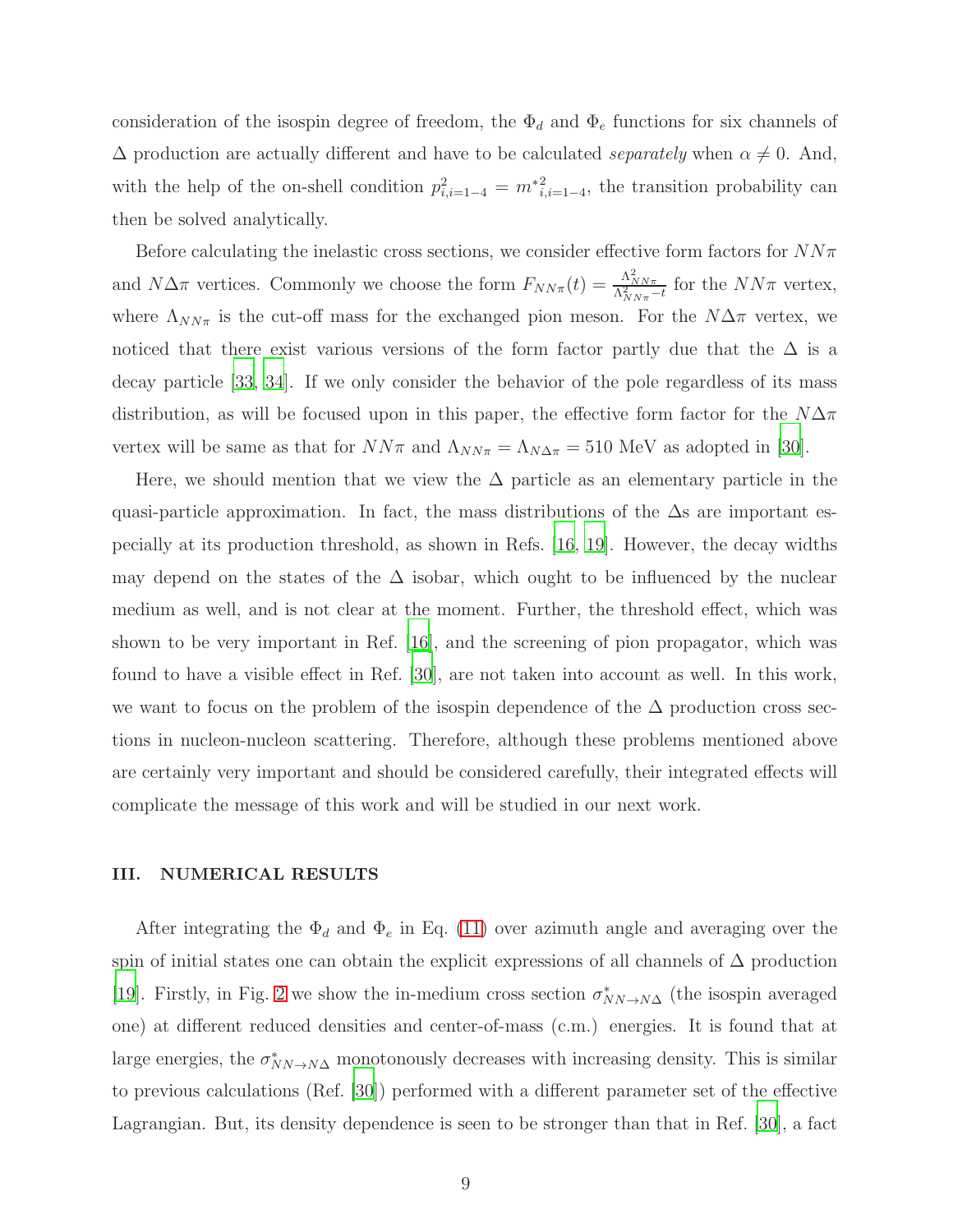that is certainly mainly due to the strong decrease of effective  $\Delta$  and nucleon masses shown in Fig. [1](#page-7-0) and in Ref. [\[18](#page-15-3)], respectively. Further, when approaching the threshold energy, the density dependence is somewhat different from that in [\[30](#page-15-13)] due to the neglect of the  $\Delta$  mass distribution, from which a further energy dependence arises both on the centroid  $\Delta$  mass and on the effective form factor for the  $N\Delta\pi$  vertex. This should play a more important role at the lower energies.



<span id="page-9-0"></span>FIG. 2: (Color online) The isospin-averaged in-medium cross section  $\sigma_{NN\to N\Delta}^*$  at several reduced densities as a function of c.m. energies for symmetric nuclear matter  $(\alpha = 0)$ .

If we quantitatively compare the current calculation when  $u = 0$  shown in Fig. [2](#page-9-0) with the previous one in Ref. [\[30](#page-15-13)] and with the experimental data in Ref. [\[35](#page-16-0)] (here a factor 3/4 for the isospin Clebsch-Gordan coefficient should be taken into account if the data for  $\sigma_{pp\to pp\pi^0+pn\pi^+}$ is in use) at a typical kinetic energy  $E_K = 1$  GeV (correspondingly,  $s^{1/2} = 2.326$  GeV) where the maximum of the cross section approaches, three values, 19.5 mb, 17.5 mb, and 18 mb are obtained, respectively, and obviously comparable well with each other. It is interesting to see that the current result at normal density  $(u = 1)$  is also comparable to that of the DB calculations from Ref. [\[19,](#page-15-4) [26](#page-15-10)]. E.g., at  $E_K = 1$  GeV, our result is about 10 mb, while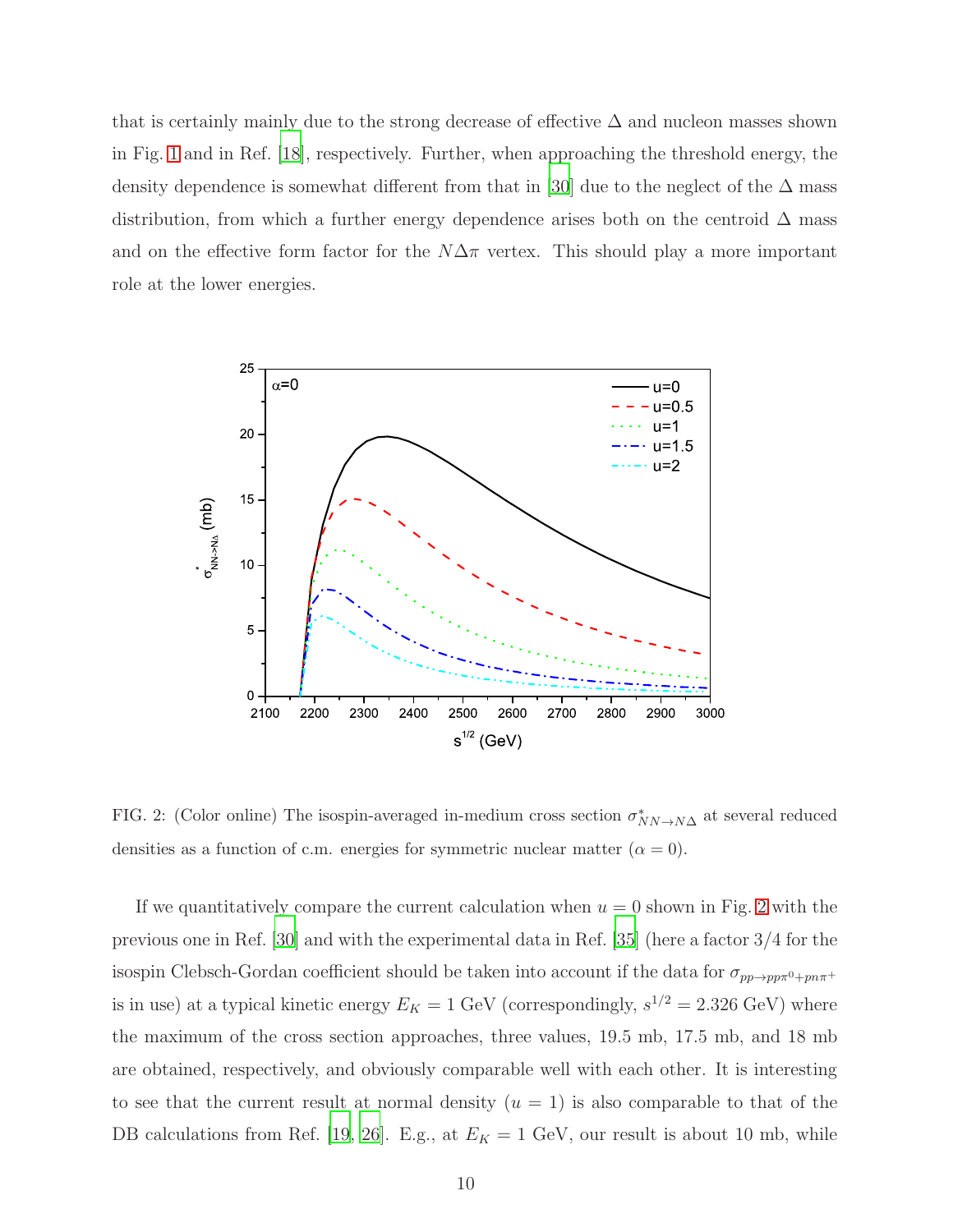the DB result is about 11-12 mb. This is understandable since the reduced effective mass  $m^*/m_0$  at  $u = 1$  $u = 1$  shown in Fig. 1 is about 0.55, while it was found in Ref. [\[19](#page-15-4)] that the RBUU calculation where  $m^*/m_0 = 0.538$  can approach to the DB result where  $m^*/m_0 = 0.605$ .

The results become more interesting for the isospin asymmetries  $\alpha \neq 0$  to be discussed in the following. Fig. [3](#page-11-0) depicts the energy dependence of individual cross sections of the  $NN \rightarrow N\Delta$  process. The  $\alpha$  value varies from 0, 0.1, 0.3, up to 0.5 and the reduced density  $u = 1$  is chosen. It was mentioned above that the isospin matrices  $T_{d,e}$  in Eq. [\(11\)](#page-7-1) and consequently also the cross sections for the production of  $\Delta^{++}$  (top-left) and  $\Delta^{-}$  (bottomright) are exactly three times larger than those of other channels as long as  $\alpha = 0$ . With  $\alpha \neq 0$ , this relation is lost, following from the effect of the mass splittings of both nucleons and  $\Delta$ s in medium on the spin matrices  $\Phi_{d,e}$  in Eq. [\(11\)](#page-7-1). It is found that the influence of the mass splitting on  $\sigma^*_{pp\to n\Delta^{++}}$  and  $\sigma^*_{nn\to p\Delta^{-}}$  is much stronger than that of the other four channels, and the trends are opposite as  $\alpha$  increases from 0 to 0.5, because the medium corrections of the effective masses of  $\Delta^{++}$  and  $\Delta^-$  have opposite sign and have larger values than those of  $\Delta^+$  and  $\Delta^0$  when increasing  $\alpha$  [see Eqs. [\(6\)](#page-5-0)-[\(8\)](#page-5-0)]. Further, it is seen that, regardless of the accompanying production of either the neutron or the proton, the trend for the production of  $\Delta^+$  ( $\Delta^0$ ) follows that for  $\Delta^{++}$  ( $\Delta^-$ ) since the splitting effect of the  $\Delta$ masses on  $\Phi_{d,e}$  is larger than that of the nucleon masses.

To see the effect of the mass splitting more clearly, the ratio  $R(\alpha) = \sigma^*(\alpha)/\sigma^*(\alpha = 0)$ of all channels is shown as an example in Fig. [4](#page-12-0) as a function of the isospin asymmetry for  $E_K = 1$  GeV. The ratio  $R(\alpha)$  deviates almost linearly from unity when the value of the isospin asymmetry increases from 0 to 0.5. It occurs with the sequence:  $R(\alpha, pp \to n\Delta^{++})$  $R(\alpha, pp \to p\Delta^+) > R(\alpha, pn \to n\Delta^+) > R(\alpha, pn \to p\Delta^0) > R(\alpha, nn \to n\Delta^0) > R(\alpha, nn \to n\Delta^+) > R(\alpha, pn \to n\Delta^+) > R(\alpha, pn \to n\Delta^+) > R(\alpha, pn \to n\Delta^+) > R(\alpha, pn \to n\Delta^+) > R(\alpha, pn \to n\Delta^+) > R(\alpha, pn \to n\Delta^+) > R(\alpha, pn \to n\Delta^+) > R(\alpha, pn \to n\Delta^+) > R(\alpha, pn \to n\Delta^+) > R(\alpha, pn \to n\Delta^+) > R(\alpha, pn \to n\Delta^+) > R(\alpha, pn \to n\Delta$  $p\Delta^-$ ). It is further seen that, at  $\alpha = 0.5$ , the  $R(\alpha)$  ratio remains within the interval between 0.88 and 1.15 for the  $\Delta^+$  and  $\Delta^0$  production channels, while it changes more rapidly to 1.74 and 0.73 for  $\Delta^{++}$  and  $\Delta^{-}$ , respectively.

It is noted here that the isospin influenced NN (in-)elastic cross sections in medium have been employed in calculating pion production from neutron-rich HICs at the beam energy 400 MeV/nucleon [\[36\]](#page-16-1), and a visible effect on the pion yield as well as the  $\pi^{-}/\pi^{+}$  ratio has been observed. However, the trend of the mass splitting for whatever nucleons or ∆s is quite different and even controversial, which has attracted continuous attention [\[5,](#page-14-11) [37](#page-16-2)[–40](#page-16-3)] and, certainly, leads to different isospin dependent cross sections in medium. For example, in [\[36\]](#page-16-1)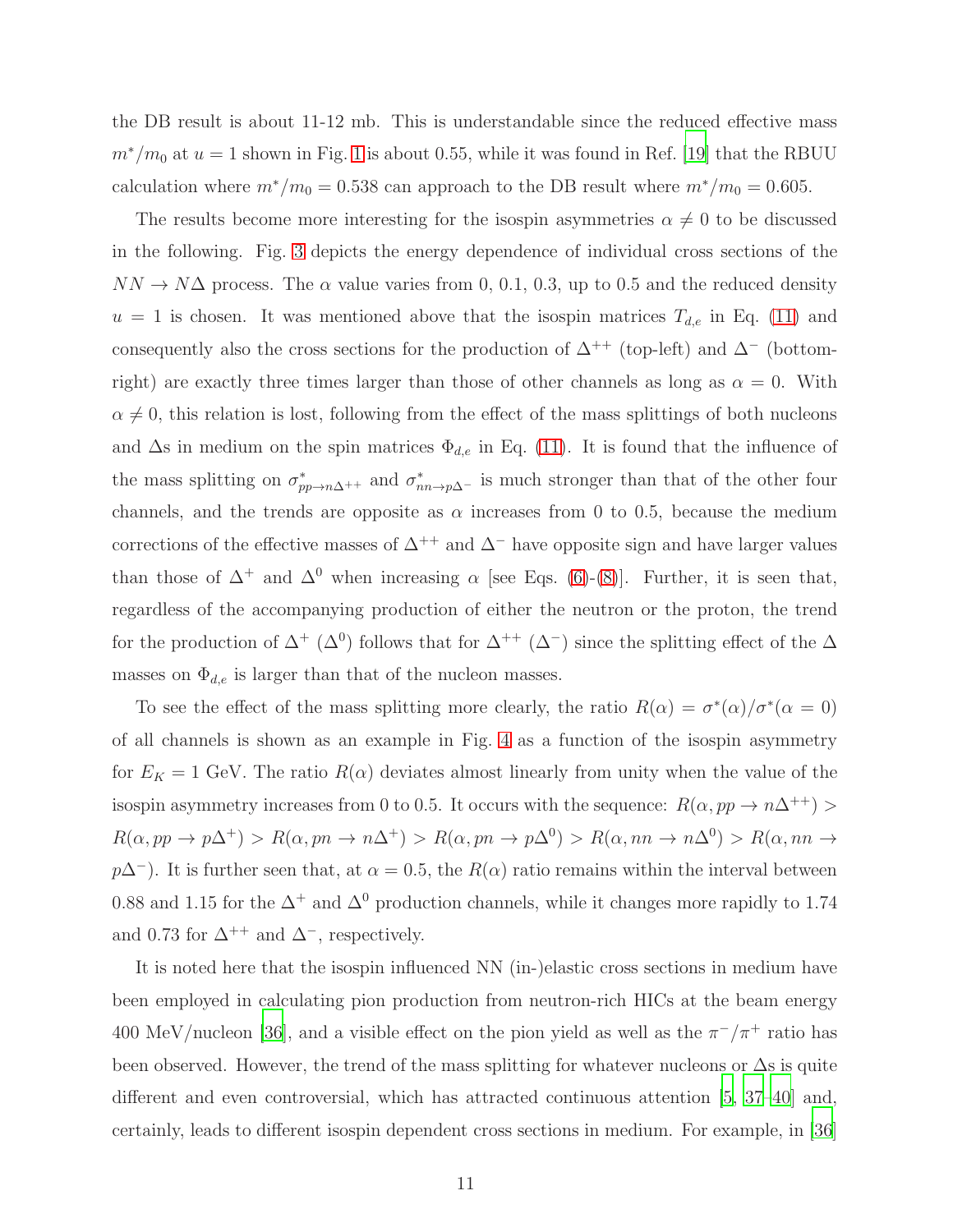

<span id="page-11-0"></span>FIG. 3: (Color online) The individual in-medium cross sections of the  $NN \rightarrow N\Delta$  processes for  $u = 1$  and for several  $\alpha$  values as indicated with the different line styles.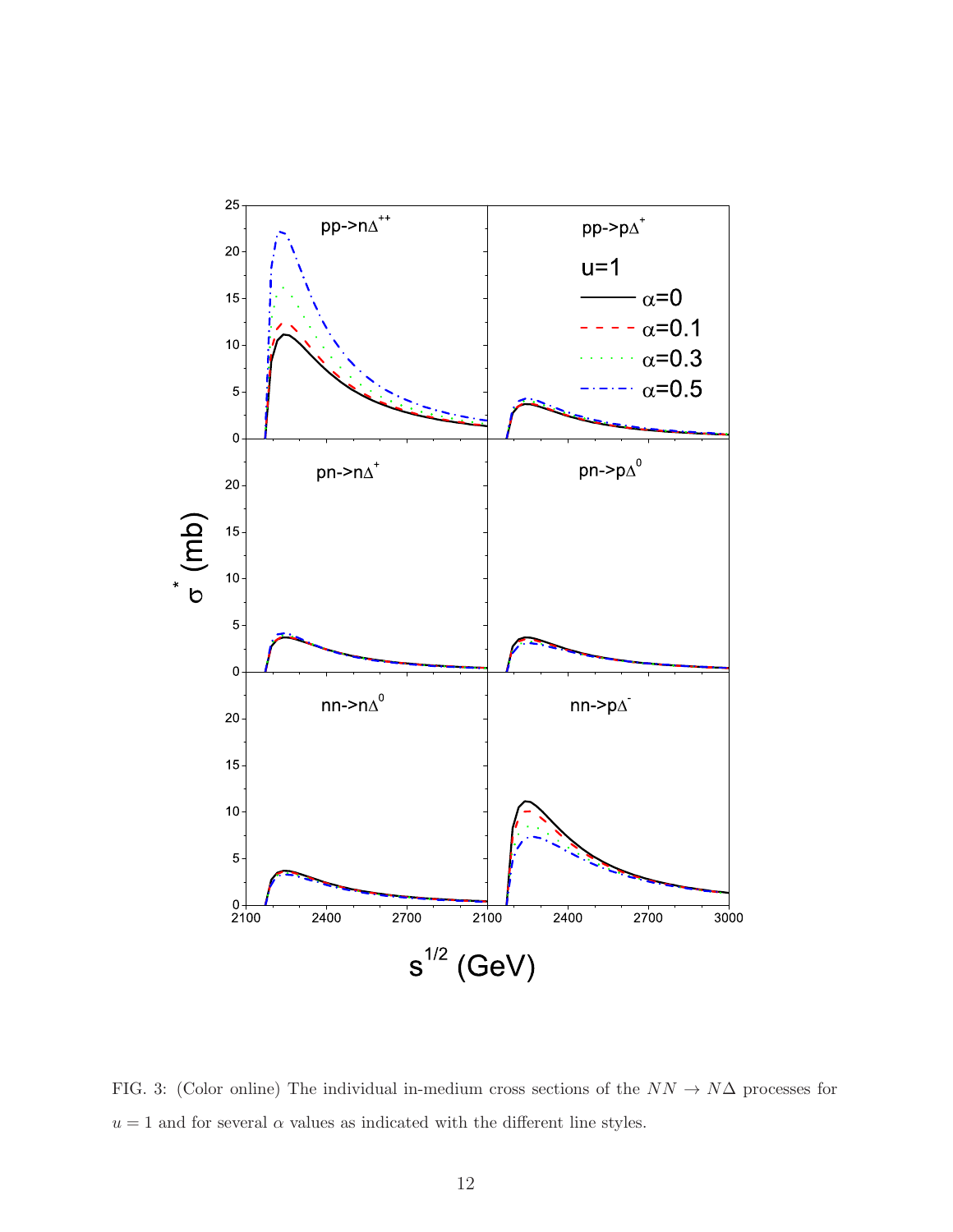

<span id="page-12-0"></span>FIG. 4: (Color online) The  $R(\alpha) = \sigma^*(\alpha)/\sigma^*(\alpha = 0)$  ratios of all channels (lines with different symbols) as a function of the isospin asymmetry for  $u = 1$  and  $E_K = 1$  GeV. The horizontal dotted line represents unity.

the  $\sigma^*(\alpha > 0)/\sigma^*(\alpha = 0)$  ratio follows the trend of  $nn > np > pp$  of ingoing colliding pairs without distinguishing the final outgoing states. In our current calculations, the final states are also considered and a contrary trend is seen for the ratio of cross sections as stated above. As a consequence, more  $\pi^+$ s would be produced with our cross sections than  $\pi^-$ s from the neutron-rich colliding system so as to drive down the  $\pi^{-}/\pi^{+}$  ratio. We notice that the trend of the mass splitting for both nucleons and  $\Delta s$  is the same as that in Ref. [\[16](#page-15-1)], where an enhancement of the  $\pi^{-}/\pi^{+}$  ratio is seen in Au+Au collisions. Also, the large cancellation of the isospin effects from both the  $\Delta$  production threshold and the NN inelastic cross section deserves much attention as well. In any case, the newly observed large isospin effect on the production of  $\Delta^{++}$  and  $\Delta^-$  resonances is worth studying in microscopic transport model calculations for real HICs.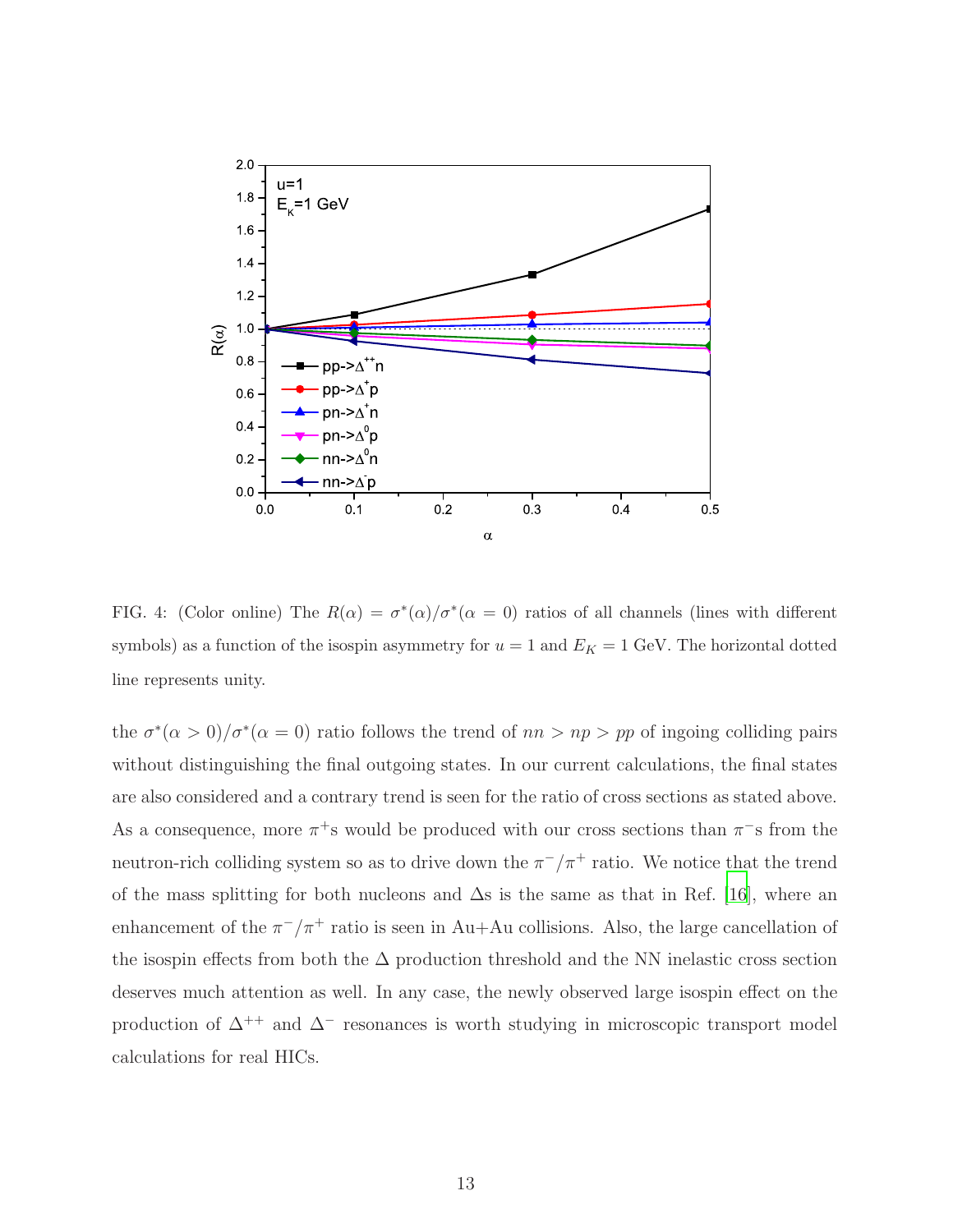## IV. SUMMARY AND OUTLOOK

In the current work, theoretical calculations on the energy-, density-, and *isospin*dependent nucleon-nucleon (NN) inelastic cross sections  $\sigma_{NN\to N\Delta}^*(s,\rho,\alpha)$  are accomplished with the help of the RBUU microscopic transport theory in which the  $\sigma$ ,  $\omega$ ,  $\delta[a_0(980)]$ ,  $\rho$ , and  $\pi$  mesons are coupled by density-dependent coefficients to both nucleons and  $\Delta(1232)$ resonances. Similar to previous isospin-averaged calculations, the decrease of  $\sigma_{NN\to N\Delta}^*$  with the increase of density is seen but relatively stronger due to a different choice of the densitydependent parameter set for the effective Lagrangian. Due to the mass-splitting effect of both nucleons and  $\Delta s$  with the consideration of the  $\delta$  meson exchange, all individual channels of the  $\sigma_{NN\to N\Delta}^{*}$  are now also different from each other in the isospin-asymmetric nuclear medium with trends similar to that of the NN elastic cross section  $\sigma_{NN\to NN}^*$ . In addition, the largest but opposite in sign isospin effect is seen in the production of  $\Delta^{++}$  and  $\Delta^{-}$ resonances. In calculations for heavy-ion collisions, it will influence the production of  $\pi^+$ and  $\pi^-$  mesons, as well as their yield ratio.

As a next step in future work, the medium (especially the isospin-dependent) modifications in the mean field, the production threshold, and the mass distribution of the  $\Delta$ resonance will be considered, together with the modifications of cross sections in numerical calculations with a microscopic transport model. The influence on the pion production in HICs at SIS energies including the strong principle of detailed balance for  $\sigma_{NN\to N\Delta}^*$  and the mass splitting of both nucleons and ∆s will be examined more thoroughly and presented in a future publication. This will hopefully lead to more reliable conclusions on the high-density symmetry energy.

#### Acknowledgments

We wish to thank H. Stöcker, M. Bleicher, S. Schramm, T. Song, and W. Trautmann for valuable discussions and acknowledge support by the computing servers C3S2 in Huzhou University and the LOEWE-CSC in FIAS institute of Frankfurt University. The work is financially supported in part by the National Natural Science Foundation of China (Nos. 11375062, 11547312, 11275052, 11475262, 11475004, 11647306). Q.L. acknowledges the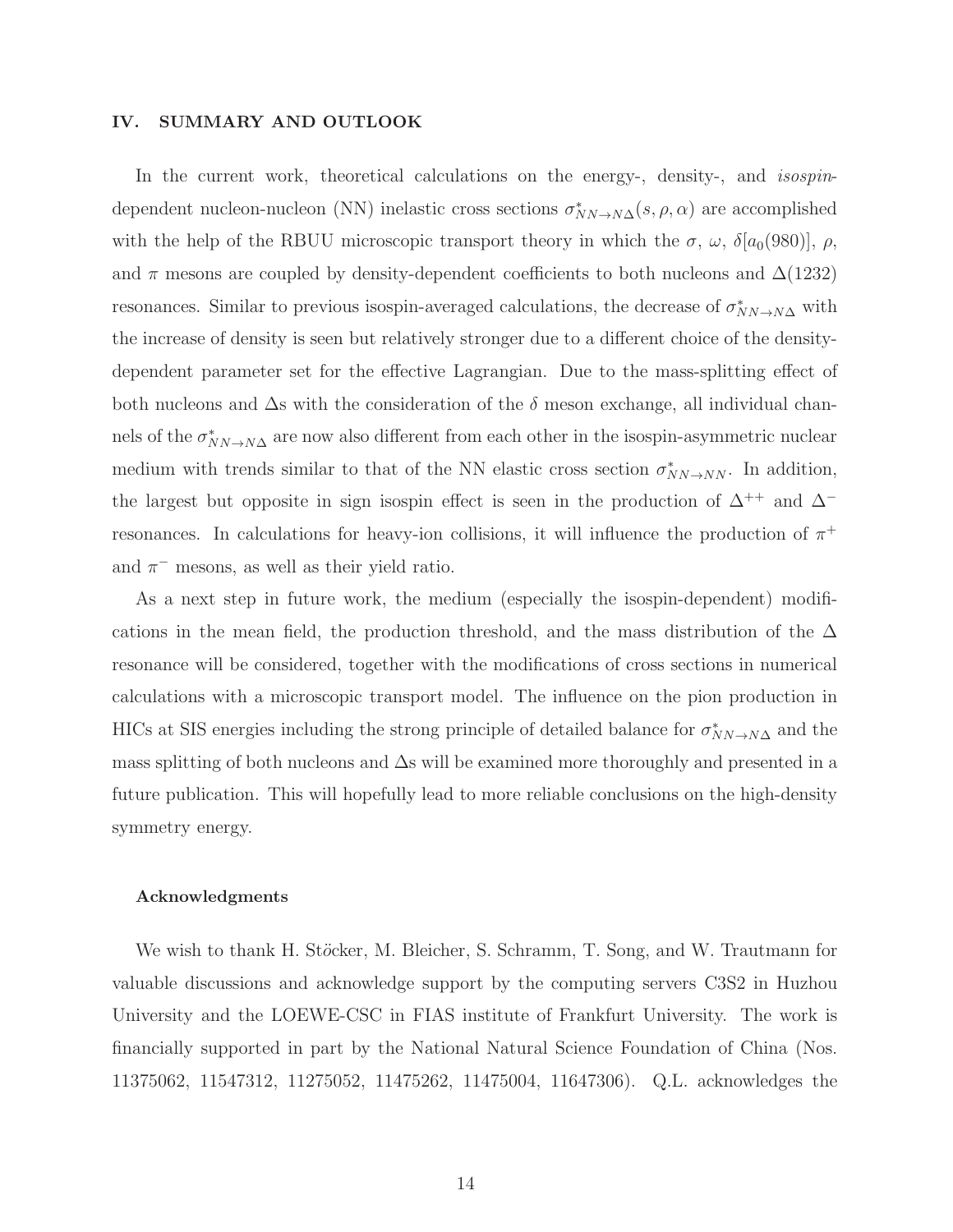warm hospitality of FIAS institute during the stay in the middle of the year 2016.

- <span id="page-14-0"></span>[1] B. A. Li, L. W. Chen and C. M. Ko, Phys. Rept. 464, 113 (2008) doi:10.1016/j.physrep.2008.04.005 [\[arXiv:0804.3580](http://arxiv.org/abs/0804.3580) [nucl-th]].
- [2] B. A. Li, A. Ramos, G. Verde, I. Vidana (Eds.), Topical issue on Nuclear Symmetry Energy, Eur. Phys. J. A 50 (2014), Springer, Berlin/Heidelberg/New York.
- <span id="page-14-1"></span>[3] M. Baldo and G. F. Burgio, Prog. Part. Nucl. Phys. 91 (2016) 203 doi:10.1016/j.ppnp.2016.06.006 [\[arXiv:1606.08838](http://arxiv.org/abs/1606.08838) [nucl-th]].
- <span id="page-14-2"></span>[4] G. Mao, Relativistic Microscopic Quantum Transport Equation (NOVA Science Publishers, 2005).
- <span id="page-14-11"></span>[5] E. N. E. van Dalen, C. Fuchs and A. Faessler, Phys. Rev. Lett. 95, 022302 (2005) doi:10.1103/PhysRevLett.95.022302 [\[nucl-th/0502064\]](http://arxiv.org/abs/nucl-th/0502064).
- <span id="page-14-3"></span>[6] F. Sammarruca and P. Krastev, Phys. Rev. C 73 (2006) 014001 doi:10.1103/PhysRevC.73.014001 [\[nucl-th/0509011\]](http://arxiv.org/abs/nucl-th/0509011).
- <span id="page-14-4"></span>[7] Z. Xiao, B. A. Li, L. W. Chen, G. C. Yong and M. Zhang, Phys. Rev. Lett. 102, 062502 (2009) doi:10.1103/PhysRevLett.102.062502 [\[arXiv:0808.0186](http://arxiv.org/abs/0808.0186) [nucl-th]].
- <span id="page-14-5"></span>[8] Z. Q. Feng and G. M. Jin, Phys. Lett. B 683, 140 (2010) doi:10.1016/j.physletb.2009.12.006 [\[arXiv:0904.2990](http://arxiv.org/abs/0904.2990) [nucl-th]].
- <span id="page-14-6"></span>[9] W. Trautmann et al., Prog. Part. Nucl. Phys. 62, 425 (2009) doi:10.1016/j.ppnp.2008.12.012 [\[arXiv:0904.3495](http://arxiv.org/abs/0904.3495) [nucl-ex]].
- [10] P. Russotto et al., Phys. Lett. B 697, 471 (2011) doi:10.1016/j.physletb.2011.02.033 [\[arXiv:1101.2361](http://arxiv.org/abs/1101.2361) [nucl-ex]].
- <span id="page-14-7"></span>[11] Y. Wang, C. Guo, Q. Li, H. Zhang, Y. Leifels and W. Trautmann, Phys. Rev. C 89, no. 4, 044603 (2014) doi:10.1103/PhysRevC.89.044603 [\[arXiv:1403.7041](http://arxiv.org/abs/1403.7041) [nucl-th]].
- <span id="page-14-8"></span>[12] W. J. Xie, J. Su, L. Zhu and F. S. Zhang, Phys. Lett. B 718, 1510 (2013). doi:10.1016/j.physletb.2012.12.021
- <span id="page-14-9"></span>[13] M. D. Cozma, Y. Leifels, W. Trautmann, Q. Li and P. Russotto, Phys. Rev. C 88, no. 4, 044912 (2013) doi:10.1103/PhysRevC.88.044912 [\[arXiv:1305.5417](http://arxiv.org/abs/1305.5417) [nucl-th]].
- <span id="page-14-10"></span>[14] J. Xu et al., Phys. Rev. C 93, no. 4, 044609 (2016) doi:10.1103/PhysRevC.93.044609 [\[arXiv:1603.08149](http://arxiv.org/abs/1603.08149) [nucl-th]].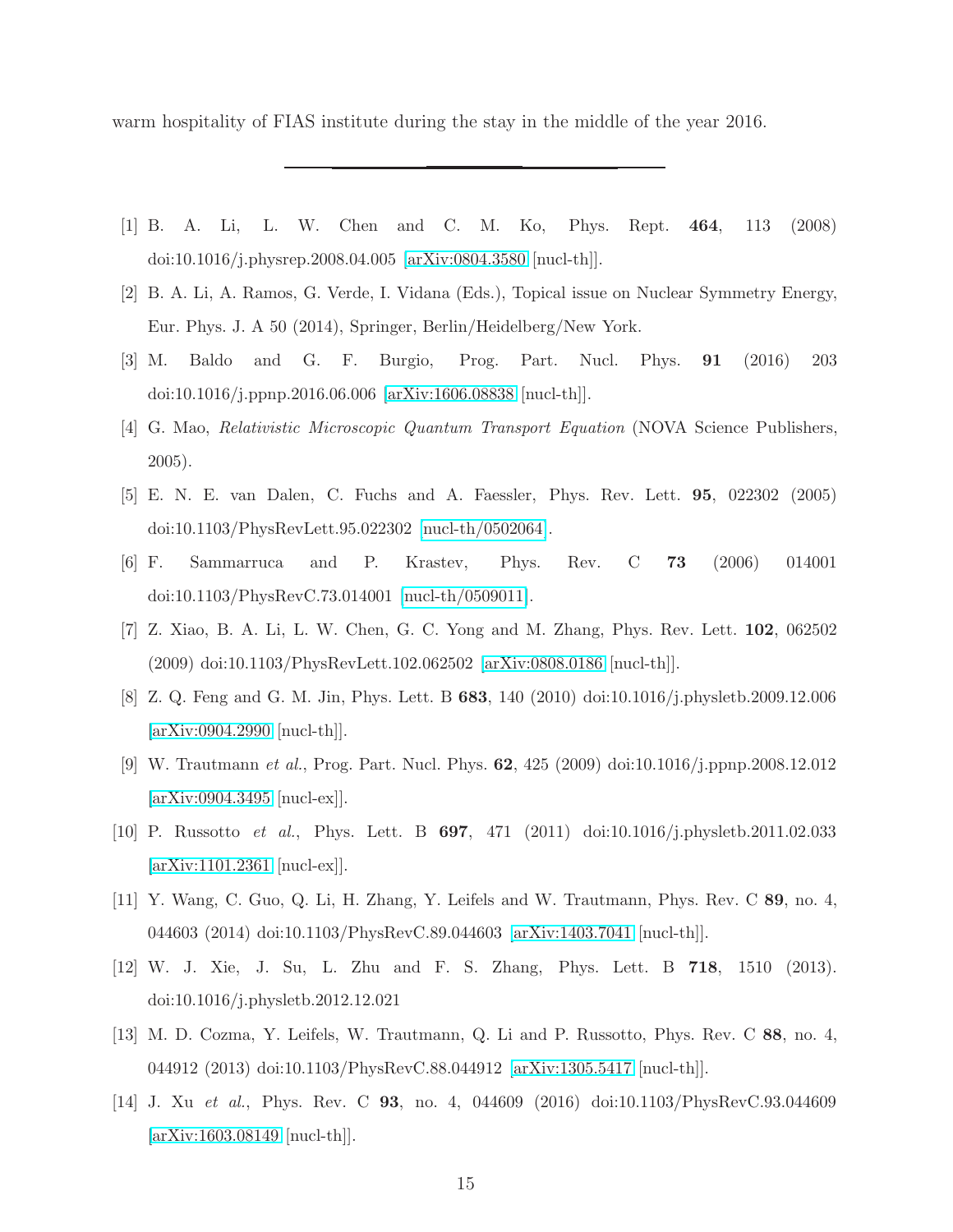- <span id="page-15-0"></span>[15] V. Prassa, G. Ferini, T. Gaitanos, H. H. Wolter, G. A. Lalazissis and M. Di Toro, Nucl. Phys. A 789, 311 (2007) doi:10.1016/j.nuclphysa.2007.02.014 [\[arXiv:0704.0554](http://arxiv.org/abs/0704.0554) [nucl-th]].
- <span id="page-15-1"></span>[16] T. Song and C. M. Ko, Phys. Rev. C 91, no. 1, 014901 (2015). doi:10.1103/PhysRevC.91.014901
- <span id="page-15-2"></span>[17] Q. F. Li, Z. X. Li and G. J. Mao, Phys. Rev. C 62, 014606 (2000) doi:10.1103/PhysRevC.62.014606 [\[nucl-th/0005012\]](http://arxiv.org/abs/nucl-th/0005012).
- <span id="page-15-3"></span>[18] Q. F. Li, Z. X. Li and E. G. Zhao, Phys. Rev. C 69, 017601 (2004) doi:10.1103/PhysRevC.69.017601 [\[nucl-th/0312098\]](http://arxiv.org/abs/nucl-th/0312098).
- <span id="page-15-4"></span>[19] G. Mao, Z. Li, Y. Zhuo, Y. Han and Z. Yu, Phys. Rev. C 49, 3137 (1994). doi:10.1103/PhysRevC.49.3137
- <span id="page-15-5"></span>[20] P. C. Martin and J. S. Schwinger, Phys. Rev. 115 (1959) 1342. doi:10.1103/PhysRev.115.1342
- <span id="page-15-6"></span>[21] J. S. Schwinger, J. Math. Phys. 2 (1961) 407. doi:10.1063/1.1703727
- [22] K. C. Chou, Z. B. Su, B. L. Hao and L. Yu, Phys. Rept. 118, 1 (1985). doi:10.1016/0370- 1573(85)90136-X
- <span id="page-15-7"></span>[23] L. P. Kadanoff, and G. Baym, Quantum Statistical Mechanics (Benjamin, New York, 1962).
- <span id="page-15-9"></span><span id="page-15-8"></span>[24] L. V. Keldysh, Pis'ma v Zh. Eksp. Teor. Fiz. (JETP) (1964) 47.
- [25] P. Danielewicz, Annals Phys. 152 (1984) 239. doi:10.1016/0003-4916(84)90092-7
- <span id="page-15-10"></span>[26] B. Ter Haar and R. Malfliet, Phys. Rev. C 36 (1987) 1611. doi:10.1103/PhysRevC.36.1611
- <span id="page-15-11"></span>[27] C. Fuchs, H. Lenske and H. H. Wolter, Phys. Rev. C 52 (1995) 3043 doi:10.1103/PhysRevC.52.3043 [\[nucl-th/9507044\]](http://arxiv.org/abs/nucl-th/9507044).
- [28] R. Brockmann and R. Machleidt, Phys. Rev. C 42 (1990) 1965. doi:10.1103/PhysRevC.42.1965
- <span id="page-15-12"></span>[29] F. Hofmann, C. M. Keil and H. Lenske, Phys. Rev. C 64, 034314 (2001) doi:10.1103/PhysRevC.64.034314 [\[nucl-th/0007050\]](http://arxiv.org/abs/nucl-th/0007050).
- <span id="page-15-13"></span>[30] G. J. Mao, Z. X. Li, Y. Z. Zhuo and Z. Q. Yu, Phys. Lett. B 327, 183 (1994). doi:10.1016/0370- 2693(94)90715-3
- <span id="page-15-14"></span>[31] M. Benmerrouche, R. M. Davidson and N. C. Mukhopadhyay, Phys. Rev. C 39, 2339 (1989). doi:10.1103/PhysRevC.39.2339
- <span id="page-15-15"></span>[32] Q. f. Li, Z. x. Li, S. Soff, M. Bleicher and H. Stoecker, J. Phys. G 32 (2006) no.2, 151 doi:10.1088/0954-3899/32/2/007 [\[nucl-th/0509070\]](http://arxiv.org/abs/nucl-th/0509070).
- <span id="page-15-16"></span>[33] W. M. Kloet and J. A. Tjon, Phys. Rev. C 30, 1653 (1984). doi:10.1103/PhysRevC.30.1653
- <span id="page-15-17"></span>[34] B. Ter Haar and R. Malfliet, Phys. Rept. 149, 207 (1987). doi:10.1016/0370-1573(87)90085-8